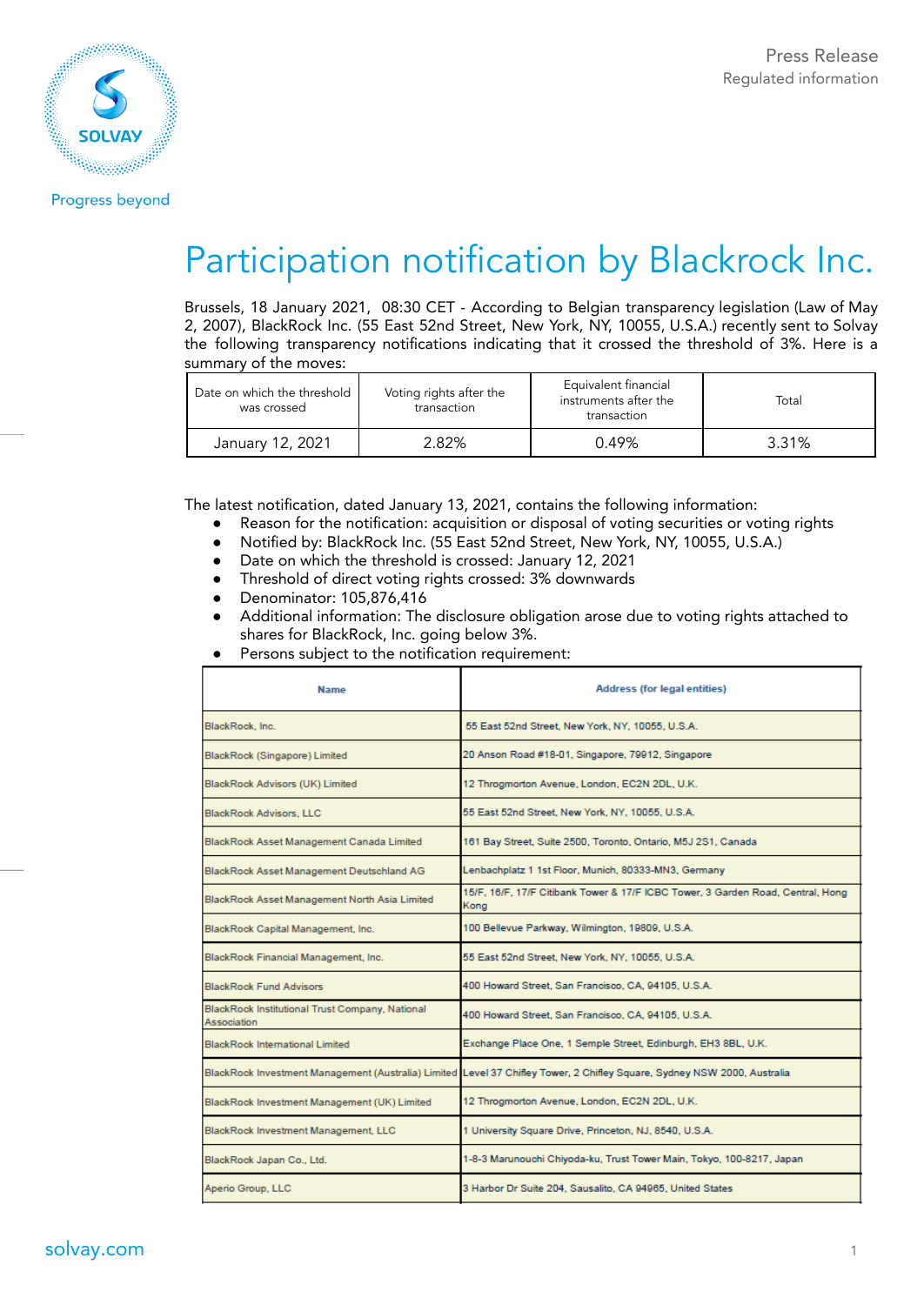

## Notified details

| A) Voting rights                                                          | <b>Previous notification</b> | <b>After the transaction</b> |                                 |                    |                                 |  |
|---------------------------------------------------------------------------|------------------------------|------------------------------|---------------------------------|--------------------|---------------------------------|--|
|                                                                           | # of voting rights           |                              | # of voting rights              | % of voting rights |                                 |  |
| Holders of voting rights                                                  |                              | <b>Linked to securities</b>  | Not linked to the<br>securities |                    | Not linked to the<br>securities |  |
| BlackRock, Inc.                                                           | $\mathbf{O}$                 | $\mathbf{O}$                 |                                 | 0.00%              |                                 |  |
| BlackRock (Singapore) Limited                                             | 144                          | 7,949                        |                                 | 0.01%              |                                 |  |
| BlackRock Advisors (UK) Limited                                           | 485,675                      | 151.096                      |                                 | 0.14%              |                                 |  |
| <b>BlackRock Advisors, LLC</b>                                            | 36,926                       | 66,932                       |                                 | 0.06%              |                                 |  |
| BlackRock Asset Management Canada<br>Limited                              | 56,201                       | 82.716                       |                                 | 0.08%              |                                 |  |
| <b>BlackRock Asset Management</b>                                         | 131,552                      | 119,697                      |                                 | 0.11%              |                                 |  |
| Deutschland AG<br>BlackRock Asset Management North<br><b>Asia Limited</b> | 2.702                        | 4.698                        |                                 | 0.00%              |                                 |  |
| BlackRock Capital Management, Inc.                                        | $\mathbf{O}$                 | 18                           |                                 | 0.00%              |                                 |  |
| BlackRock Financial Management, Inc.                                      | 11,335                       | 9,887                        |                                 | 0.01%              |                                 |  |
| <b>BlackRock Fund Advisors</b>                                            | 1.039.648                    | 1,071,467                    |                                 | 1.01%              |                                 |  |
| BlackRock Institutional Trust Company,<br><b>National Association</b>     | 1,035,993                    | 1,177,128                    |                                 | 1.11%              |                                 |  |
| <b>BlackRock International Limited</b>                                    | 216                          | 266                          |                                 | 0.00%              |                                 |  |
| <b>BlackRock Investment Management</b><br>(Australia) Limited             | 25,678                       | 28.552                       |                                 | 0.03%              |                                 |  |
| <b>BlackRock Investment Management</b><br>(UK) Limited                    | 194,060                      | 100.694                      |                                 | 0.10%              |                                 |  |
| BlackRock Investment Management,<br>LLC                                   | 100,723                      | 122,797                      |                                 | 0.12%              |                                 |  |
| BlackRock Japan Co., Ltd.                                                 | 93,224                       | 43.167                       |                                 | 0.04%              |                                 |  |
| Aperio Group, LLC                                                         | 2.892                        | 3.456                        |                                 | 0.00%              |                                 |  |
| Subtotal                                                                  | 3,216,969                    | 2.990.520                    |                                 | 2.82%              |                                 |  |
| <b>TOTAL</b>                                                              |                              | 2,990,520                    | $\bf{0}$                        | 2.82%              | 0.00%                           |  |

Start with "groups" of holders. Add subtotals with  $\Sigma$ , and then finish with the persons who are "alone".<br>For groups, start with the ultimate controlling natural person or legal entity.<br>The totals, subtotals and % will b

| <b>B) Equivalent financial instruments</b>                     | <b>After the transaction</b>        |                        |                                   |                                                                                    |                    |                   |
|----------------------------------------------------------------|-------------------------------------|------------------------|-----------------------------------|------------------------------------------------------------------------------------|--------------------|-------------------|
| <b>Holders of equivalent</b><br>financial instruments          | <b>Type of financial instrument</b> | <b>Expiration date</b> | <b>Exercise period or</b><br>date | # of voting rights<br>that may be<br>acquired if the<br>instrument is<br>exercised | % of voting rights | <b>Settlement</b> |
| BlackRock Advisors (UK) Limited                                | Securities Lent                     |                        |                                   | 456,565                                                                            | 0.43%              | physical          |
| <b>BlackRock Investment Management</b><br>(UK) Limited         | <b>Securities Lent</b>              |                        |                                   | 50.083                                                                             | 0.05%              | physical          |
| <b>BlackRock Investment Management,</b><br><b>LLC</b>          | <b>Securities Lent</b>              |                        |                                   | 10,881                                                                             | 0.01%              | physical          |
| <b>BlackRock Advisors, LLC</b>                                 | <b>Contract for Difference</b>      |                        |                                   | 475                                                                                | 0.00%              | cash              |
| BlackRock Institutional Trust Company,<br>National Association | <b>Contract for Difference</b>      |                        |                                   | 238                                                                                | 0.00%              | cash              |
| <b>BlackRock Investment Management,</b><br><b>LLC</b>          | <b>Contract for Difference</b>      |                        |                                   | 589                                                                                | 0.00%              | cash              |
|                                                                | <b>TOTAL</b>                        |                        |                                   | 518,831                                                                            | 0.49%              |                   |

The totals will be updated once you have clicked on <CALCULATE> Œ

| <b>TOTAL (A &amp; B)</b> |                  | # of voting rights   % of voting rights |       |
|--------------------------|------------------|-----------------------------------------|-------|
|                          | <b>CALCULATE</b> | 3,509,351                               | 3.31% |

Transparency notifications and the full chain of controlled undertakings through which the holding is effectively held is available on the <u>Investor [Relations](https://www.solvay.com/en/investors/regulated-information) Section</u> of Solvay's website.